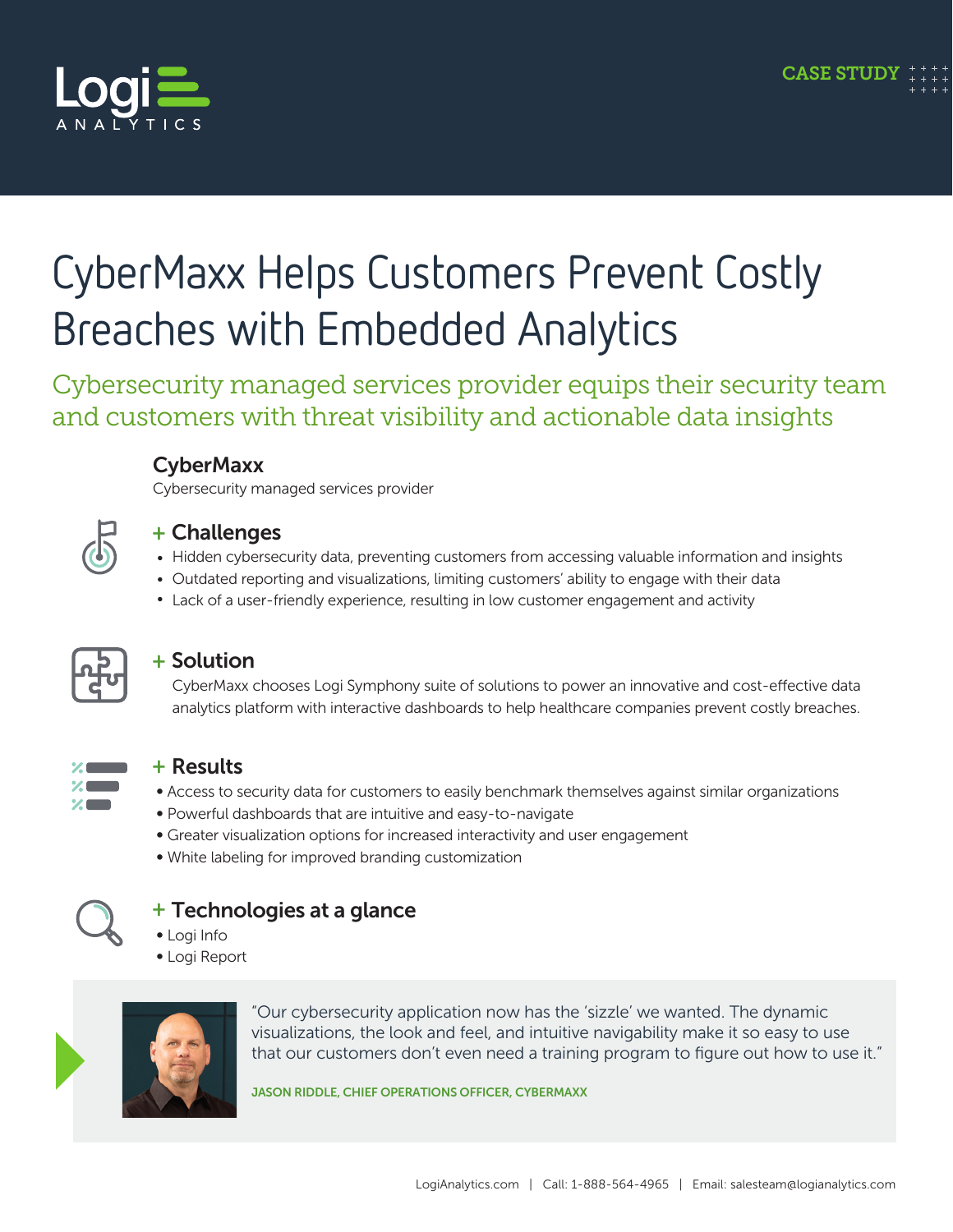

## Critical security data to protect against malicious activity

Cybersecurity is crucial for companies that need to protect their data privacy, information security, and daily operations. Despite companies having data security measures in place, cyber criminals have increased their attempts to steal information and sabotage or damage operations.

To stay ahead of these threats and avoid costly breaches, companies trust CyberMaxx to handle their cybersecurity expertise and technology. CyberMaxx provides cybersecurity operations services that help these companies prevent, detect, and respond to cyberattacks and has been doing so for over 15 years.

CyberMaxx generates vast amounts of data, including the source and type of attack, the number of attacks from month to month, and how the attack was contained. Their customers rely and report on this information to monitor their cybersecurity efforts and maintain industry compliance. For example, for CyberMaxx's many healthcare customers, having these capabilities within their security layer is critical for HIPAA compliance and proof of HITRUST.

With all this data, CyberMaxx's application lacked an engaging way to present it to their customers. Jason Riddle, the Chief Operations Officer of CyberMaxx, stated, "We were sitting on a treasure trove of cybersecurity data focused on the healthcare industry but didn't have a way to unlock it. By having that capability, our customers could gain greater visualization, insights, and value from that data."

## Powerful visualizations to bring data to life

CyberMaxx needed to bring their data into a dashboard that could tell their customers an intuitive story. They were looking to go beyond standard pie charts and bar graphs. Along with their healthcare customer advisory board, CyberMaxx defined their criteria to deliver a simple, yet powerful user experience.

At the top of their list, CyberMaxx wanted a solution that could provide various filters and visual reporting options for customers to actively engage with their data. By having more detailed reporting capabilities, their customers could thoroughly document their compliance with HIPAA or proof of HITRUST. Healthcare customers could also perform benchmarking to compare their own cybersecurity measures with companies in the industry of a similar size. Given this level of added value, CyberMaxx could increase customer adoption, usage, and retention rates.

CyberMaxx wanted to give their customers strong visualizations so they could interact more with their data. For example, hospitals, which are frequently targeted by ransomware attacks, could gain greater insights into an attack, identify the threat actor, and efficiently respond to it.

On the back end, CyberMaxx was looking for a seamless embedded experience. Their Chief Executive Officer Thomas Lewis added, "We wanted a platform that would integrate easily with ours and our technology stack. So, we had to find a vendor that had the right mix of providing a cost-effective solution and a high-degree of confidence in their ability to deliver on what they promised."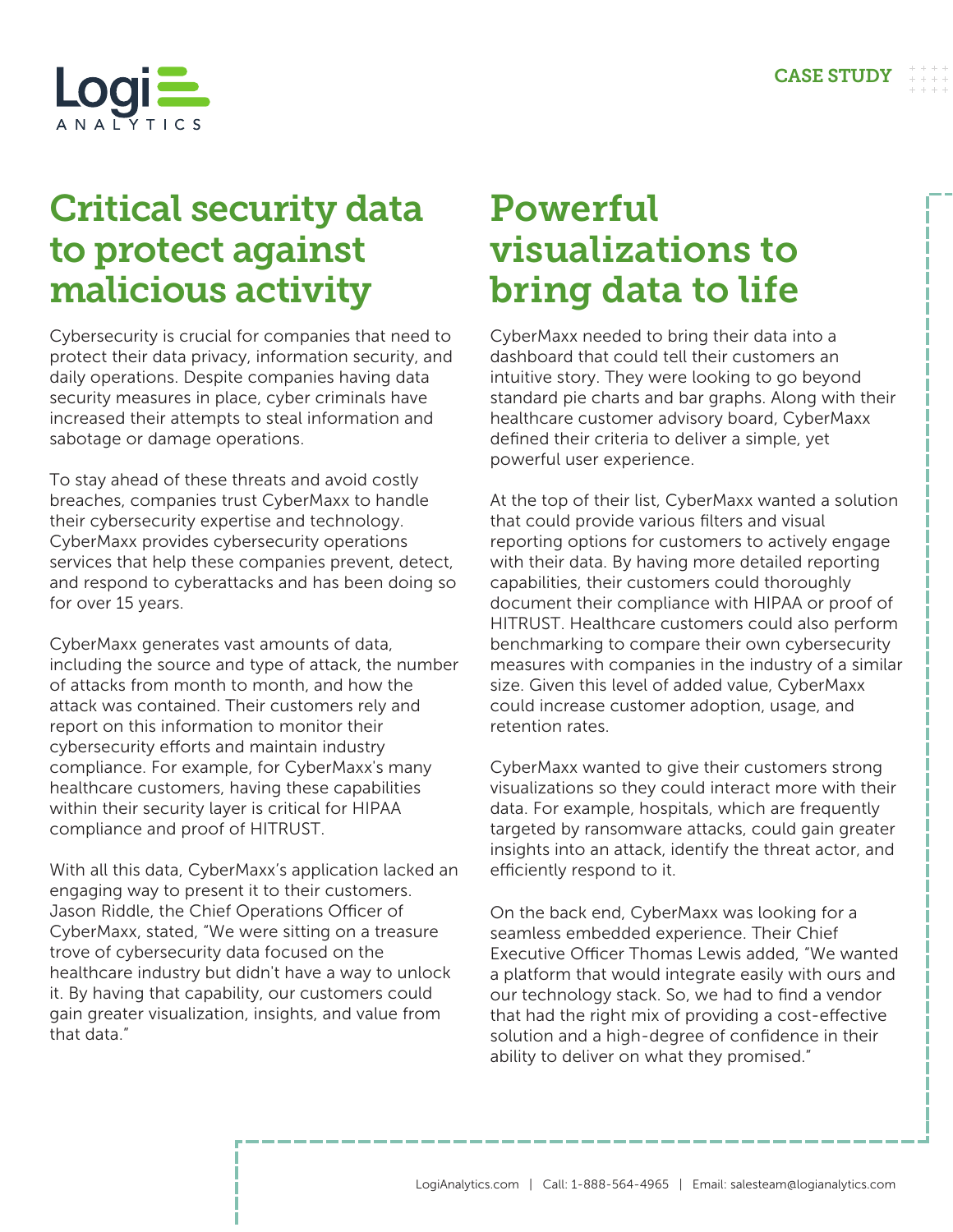

## Embedded analytics expertise to elevate user experience

CyberMaxx had the cybersecurity know-how, but they didn't have data analytics expertise. They needed a partner that could unlock their data, generating greater insights for their end users.

For CyberMaxx, no other embedded analytics provider could compare to Logi Analytics. Lewis said, "From the sales process, to the proof of concept, to the cloud application integration, Logi Analytics instilled the level of confidence we were looking for in an analytics provider."

He continued, "We wanted to find a partner, not necessarily a vendor, that could provide the expertise that we didn't have. We're cybersecurity experts; we're not data scientists. Working with a group that could help us visualize the data in the easiest and most impactful way was important to us. And we wanted a partner that was one of the leading providers so we could be confident that we were getting the best of breed in an innovative embedded analytics platform."

"Logi Analytics had the resources and expertise we needed. We felt like their partner through the entire process, and not just another client. This experience helped set our expectations for how it would be to work with them as a customer. It was a good fit for us," Riddle added.

Another big selling point was Logi Analytics professional services to help with the implementation. Riddle said, "We had a vague idea of the requirements for our analytics solution. They had an unending amount of patience in helping us shape it into a clear solution that we could be proud of."

CyberMaxx relied on the professional services team's expertise to help determine the right visualization for the right data set.

Riddle said that, on several occasions, they provided suggestions based on tried and true practices that worked better than CyberMaxx could have imagined.

The professional services team suggested ways CyberMaxx could generate greater engagement with their customers. Riddle explains, "For example, if a customer doesn't use a particular service, we can hide the chart. Or to take it a step further, we can show a message indicating that no data is available for the visualization and they can contact us if they'd like to add it. It turns into an opportunity to provide customers more value and more engagement with our team."

## Data and dashboards to power the cybersecurity application

With the Logi Symphony suite of services, CyberMaxx can now embed powerful data analytics, reporting, and visualization capabilities into their MAXX Data Defense Systems suite of managed services.

CyberMaxx was able to customize the dashboards to match their own branding, creating a cohesive experience for their end users. In doing so, they equip their security team and customers with the threat visibility and actionable data insights that are the difference between partner safety and business disruption.

"We had some reporting capabilities before, but Logi Analytics allowed us to do it in a different way that's more intuitive, more user friendly. It's got some of that sizzle that when you look at it, you go: 'Wow.'"

JASON RIDDLE, CHIEF OPERATIONS OFFICER, CYBERMAXX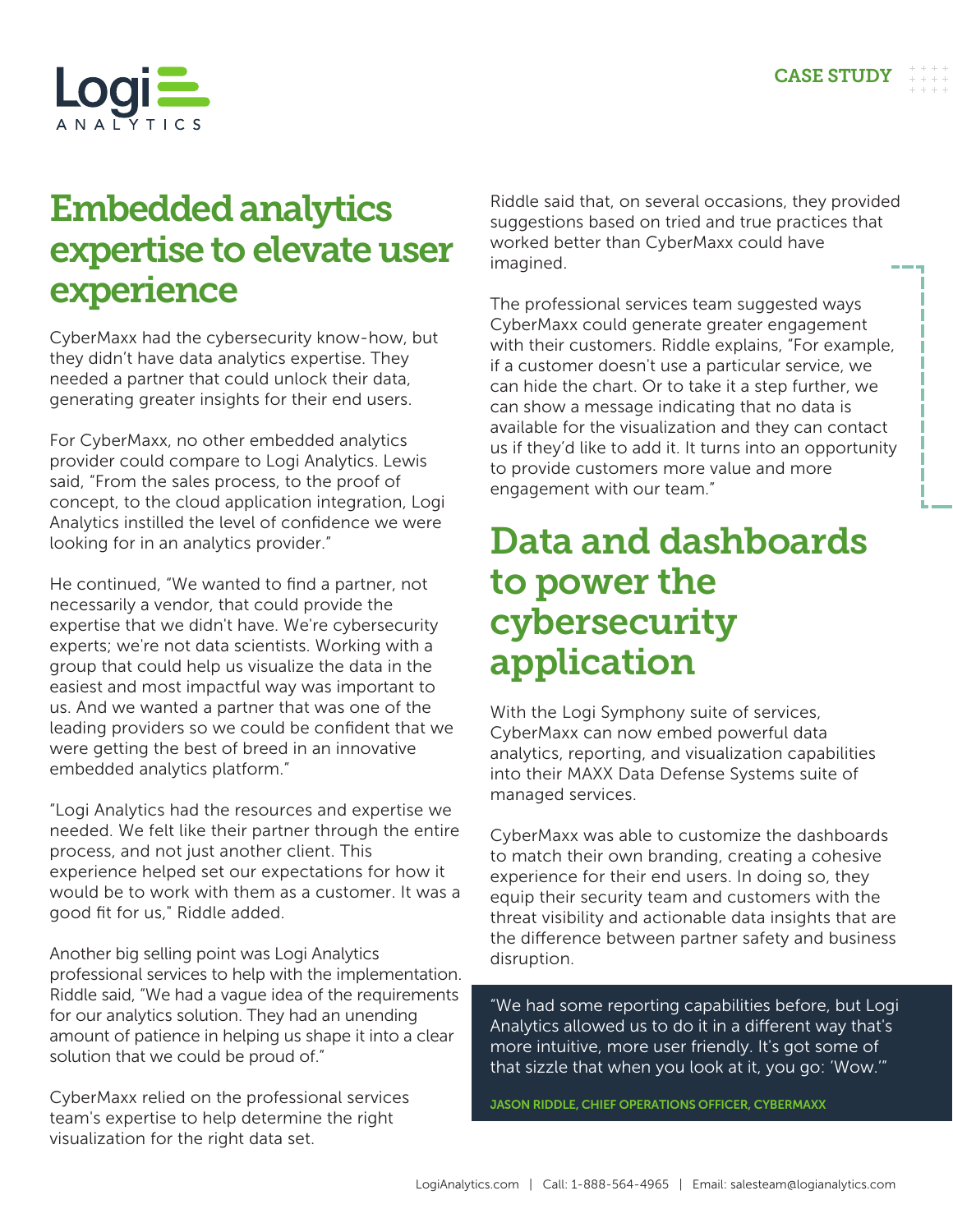

By using the Logi Symphony suite of solutions, CyberMaxx can leverage their existing technology stack to connect to any data source and provide customized analytics in their application. They can also use it for their own internal-facing dashboards so their team can identify data insights for operating effectiveness.

A key component of Logi Symphony is Logi Report. Now CyberMaxx can embed pixel-perfect reports, with nested tables and visualizations, logically formatted with smart pagination. By going with Logi Analytics, Riddle says "Our cybersecurity application now has the 'sizzle' we wanted. The dynamic visualizations, the look and feel, and intuitive navigability make it so easy to use that our customers don't even need a training program to figure out how to use it."

With the added value of the Logi Analytics platform, CyberMaxx customers can now benchmark their cybersecurity operations to do deeper analysis and visualization of the various categories.

"We've put together a scorecard that helps them understand their own data and then how they compare to a peer group. And then we watch their heads explode when we show it to them because they're so excited and they've never seen that."

JASON RIDDLE, CHIEF OPERATIONS OFFICER, CYBERMAXX

CyberMaxx plans to roll out their new analytics solution in early November. Riddle says, "Anytime you launch something new, you expect to see an initial spike. We're hoping for a higher level of sustained utilization than we've ever seen before. Initial feedback has been very positive so far."

Logi Analytics offers solutions for companies of all sizes and growth plans. Find the one that's right for you. Explore our interactive sample dashboards, reports, and self-service analytics. Visit our Visual Gallery at [LogiAnalytics.com](https://www.logianalytics.com/logi-composer-visual-gallery/)/visual-gallery.